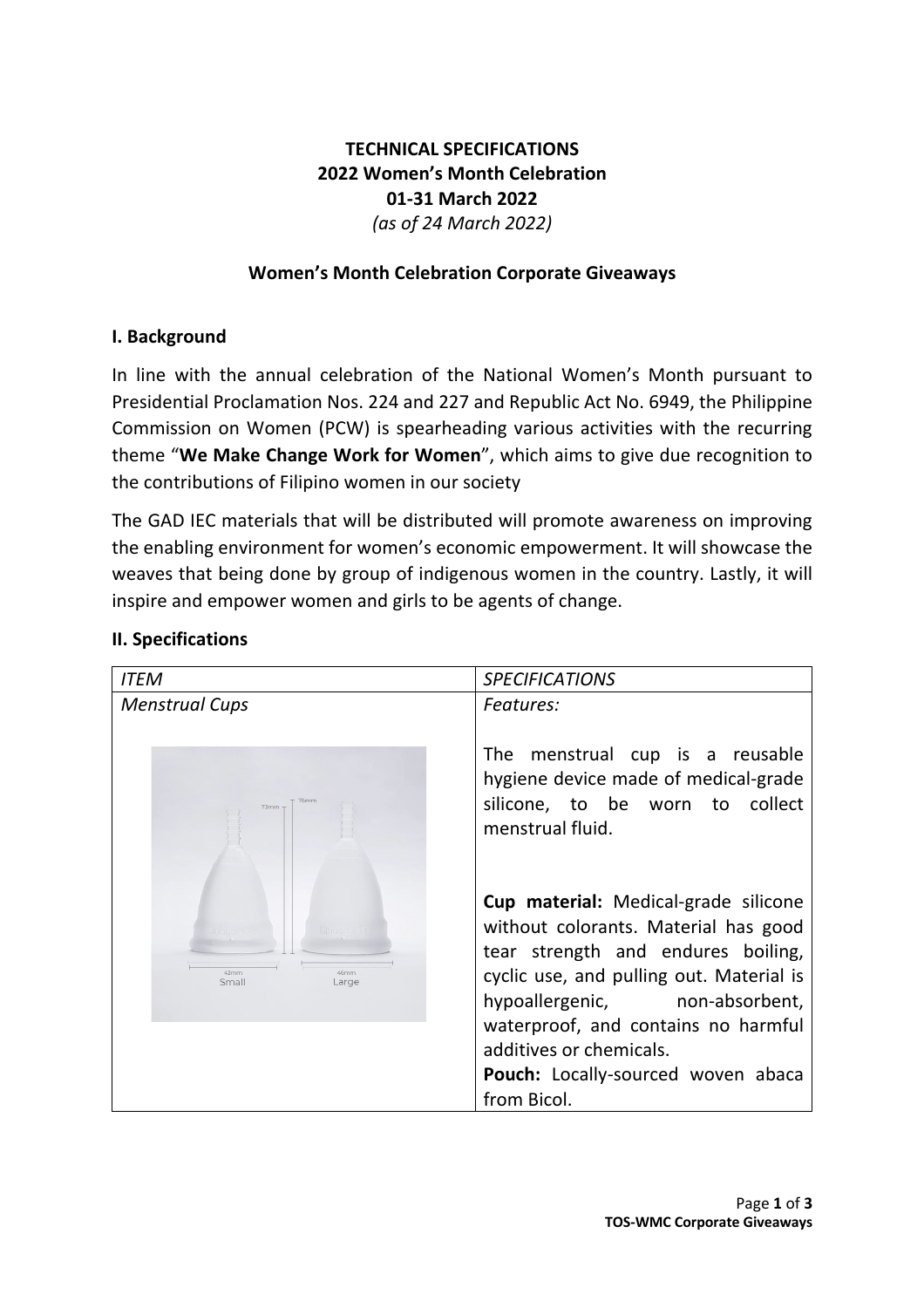| cleaning and spotting of impurities<br>Sizes: Small (common use) and Large<br>(for menstruators over 35 years of age,<br>with the heavy flow or have had a<br>vaginal birth)<br>Length: 73mm for Small size and 76mm<br>for Large size<br>Diameter: 43mm for Small size and<br>46mm for Large size<br>Cup Weight: 12.2g for Small size and<br>14.4g for Large size<br>Maximum Capacity: 23ml for Small size<br>and 29ml for Large size<br>Practical Capacity: 18ml for Small size<br>and 23ml for Large size<br>Stem: Long flexible stem, easy to cut<br>for comfort, ribbed for pulling the cup<br>easily<br>Rim: Reinforced rim to prevent cup<br>leakage<br>Airholes: 4 airholes to relieve air<br>pressure<br>Cup body: Includes capacity markings<br>(7.5ml and 15ml) and ribbed bottom<br>Packaging:<br>Locally<br>sourced<br>and<br>designed recycled Kraft box<br>with<br>printed instructions |
|--------------------------------------------------------------------------------------------------------------------------------------------------------------------------------------------------------------------------------------------------------------------------------------------------------------------------------------------------------------------------------------------------------------------------------------------------------------------------------------------------------------------------------------------------------------------------------------------------------------------------------------------------------------------------------------------------------------------------------------------------------------------------------------------------------------------------------------------------------------------------------------------------------|
| <b>Whole Package Weight: 50g</b>                                                                                                                                                                                                                                                                                                                                                                                                                                                                                                                                                                                                                                                                                                                                                                                                                                                                       |

### **III. Other Requirements**

Please submit an actual sample and brochure or catalog for the cup material during the submission of the proposal for approval of the End-User.

### **IV. Target Delivery Date**

Complete Delivery is 7 calendar days upon receipt of the NTP Time: 7: 00 AM- 5:00PM